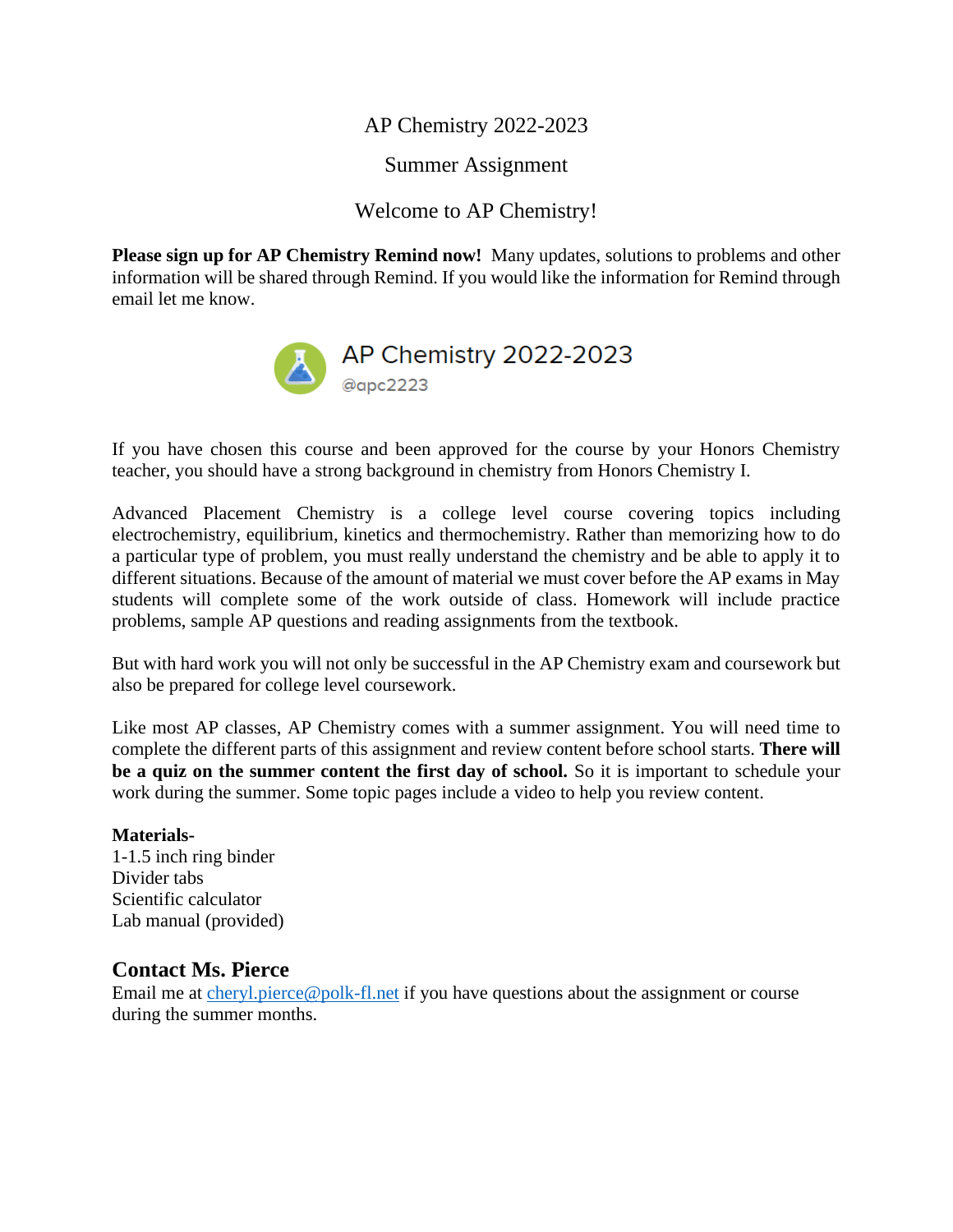#### AP Chemistry Summer Work 2022

#### **Unit 1.1 - Molar Mass Calculations**

1. Use the AP periodic table to calculate the [molar mass](https://www.thoughtco.com/concentration-and-molarity-test-questions-604114) to 2 decimal places for the following compounds. Include units (g/mol).

(a)  $C_{12}H_{22}O_{11}$ 

(b)  $Cr_4(P_2O_7)_{3}.$ 

 $(c)$  RbOH $\cdot$ 2H<sub>2</sub>O.

(d)  $KAI(SO<sub>4</sub>)<sub>2</sub>·12H<sub>2</sub>O.$ 

2. Use the molar mass for the compound or Avogadro's number to solve the problems below. You must show the bracket set up for each. Include units.

> Avogadro's #:  $1 \text{ mole} = 6.02 \times 10^{23} \text{ molecules}$ 1 mole =  $6.02 \times 10^{23}$  atoms

(a) What is the mass in grams of  $0.172$  moles of NaHCO<sub>3</sub>?

(b) How [many moles](https://www.thoughtco.com/mole-definition-in-chemistry-606377) of  $CdBr<sub>2</sub>$  are in a 39.25 gram sample of  $CdBr<sub>2</sub>$ ?

(c) How [many grams](https://www.thoughtco.com/how-to-convert-grams-to-moles-608486) of aluminum are in  $0.58$  moles of  $Al_2O_3 \tcdot 2H_2O$ ?

(d) How [many atoms](https://www.thoughtco.com/what-is-an-atom-603816) of cobalt are in a 0.39 [mole sample](https://www.thoughtco.com/what-is-a-mole-and-why-are-moles-used-602108) of  $Co(C_2H_3O_2)_{3}$ ?

(e) What is the mass in milligrams of chlorine in 3.9 x  $10^{19}$  molecules of Cl<sub>2</sub>?

(f) Calculate the number of  $H_2O_2$  molecules present in a 38.977 g sample of the compound.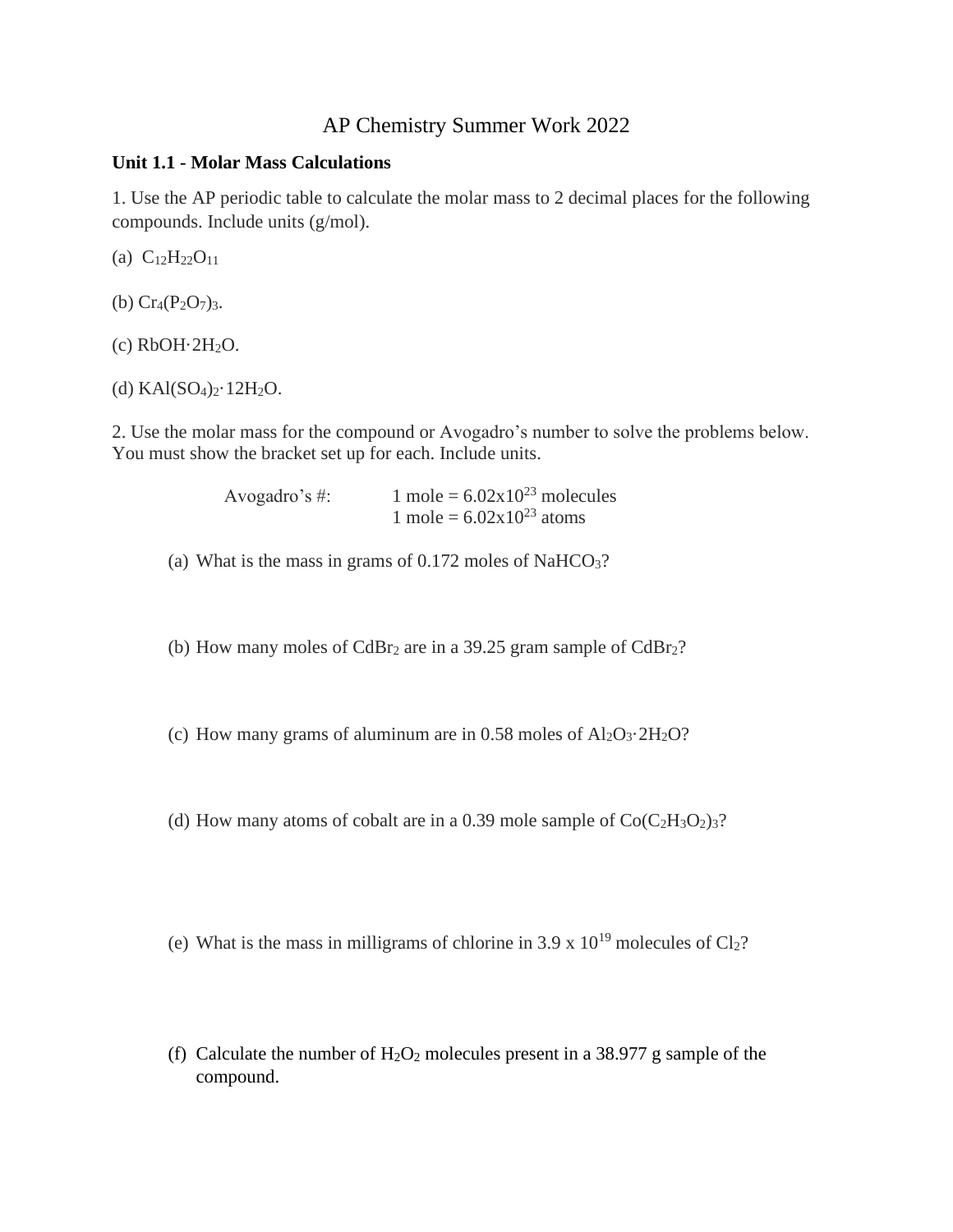#### **Unit 1.2 Mass Spectroscopy - calculate average atomic mass for an element from either data or graph**

Watch the video from the 2 minute mark: **<https://youtu.be/mBT73Pesiog>**

**Example:** A sample of hydrogen contains three isotopes: hydrogen-1, hydrogen-2 and hydrogen-3. When the hydrogen sample is analyzed using a mass spectrometer the following data is obtained:

| <b>Isotope Mass</b> | <b>Percent</b>                                                          |
|---------------------|-------------------------------------------------------------------------|
| $H-1$               | 99%                                                                     |
| $H-2$               | 0.80%                                                                   |
| $H-3$               | $0.20\%$                                                                |
|                     | Atomic Mass = $(mass 1)(\%/100) + (mass 2)(\%/100) + (mass 3)(\%/100) $ |

Atomic Mass = 1(0.99) + 2(0.0080) + 3(0.0020) = **1.012**

1. Calculate the average atomic mass of magnesium using the following data for three magnesium isotopes.

| <b>Isotope Mass</b> | <b>Percent</b> |
|---------------------|----------------|
| 23.985              | 78.70%         |
| 24.9860.            | 10.13%         |
| 25.983              | 11.17%         |

Atomic Mass =

2.

Lithium Isotopes

| Isotope | <b>Atomic Mass</b> | <b>Natural</b><br><b>Abundance</b><br>(%) |
|---------|--------------------|-------------------------------------------|
| $Li-6$  | 6.02               | 7.5                                       |
|         | 7.02               | 92.5                                      |

Calculate the average atomic mass for lithium.

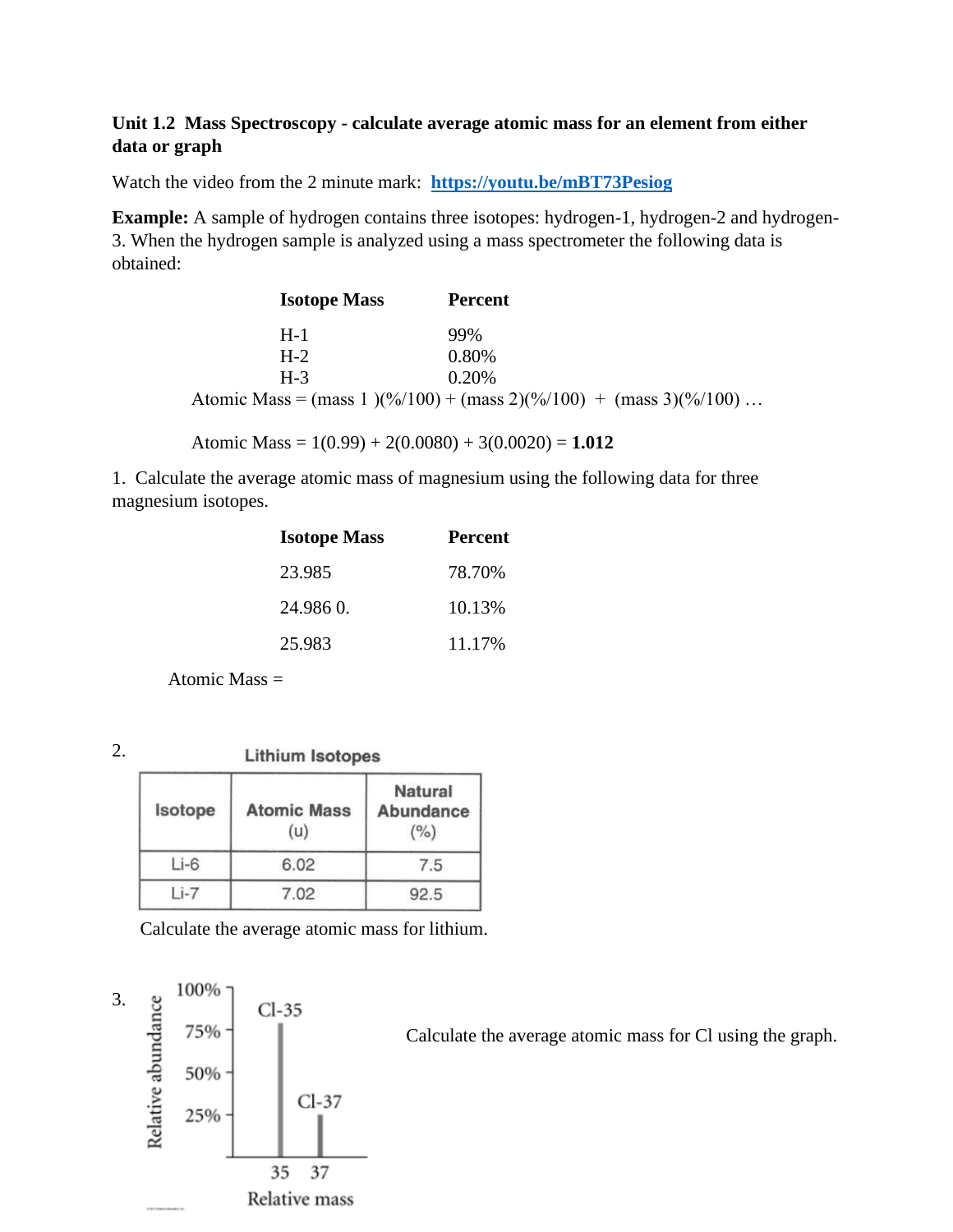### **Unit 1.3-Percent composition of element in a compound**

<https://youtu.be/Snnt0CpkWSM>

#### Example: **% Composition of C in CO<sup>2</sup> =12.01 /44.01 x 100 = 27.29%**

1. What is the percent composition of carbon in soap,  $C_{17}H_{35}COONa$ ?

2. \_\_\_\_\_ A compound has the following percentage composition: 40.0% carbon, 6.72% hydrogen, 53.28% oxygen. How many moles of hydrogen are present in 100 g of the compound described above?

(a) 3.33 mol (b) 6.66 mol (c) 1.07 mol (d) 6.72 mol

3. A strip of pure copper, mass 7.546 g, is heated with oxygen to form a compound of copper and oxygen, mass 9.433 g. What is the percent composition of the compound?

4. What is the percent composition of carbon in soap, C17H35COONa?

5. Calcium dihydrogen phosphate is an important fertilizer. What is the percent phosphorus in  $Ca(H_2PO_4)_2$ ?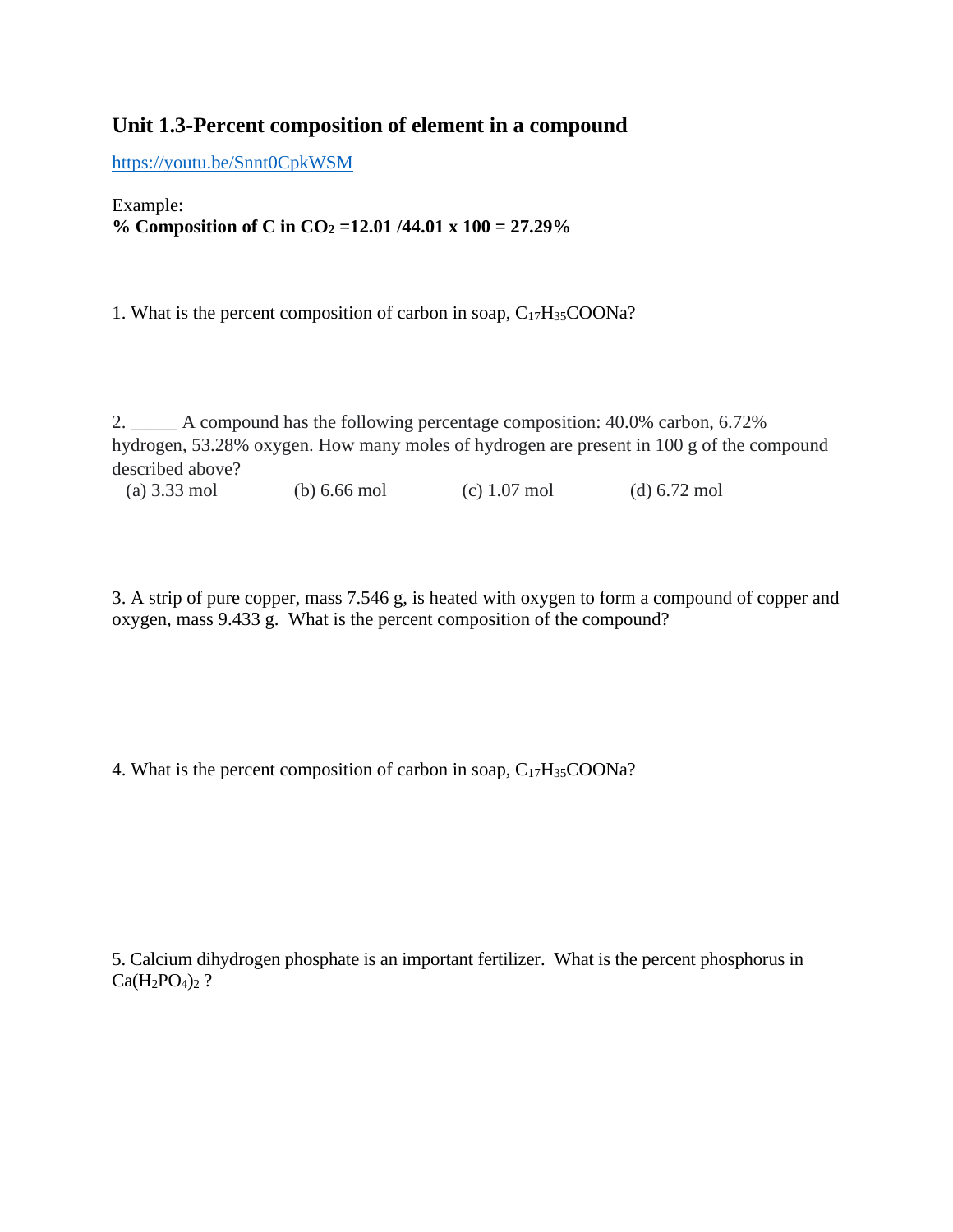#### **Unit 1.4-Composition of Mixtures**

- 1. A mixture of gases contains 23.5 g  $CO<sub>2</sub>$ , 16.28 g H<sub>2</sub>O vapor and 3.5 g H<sub>2</sub>. Calculate the percent  $H_2$  in the mixture.
- 2. A sample of carbonate rock contains  $CaCO<sub>3</sub>$  (100.9 g/mol) and another metal carbonate  $(XCO<sub>3</sub>)$ . If the sample was found to be 52% oxygen, which metal carbonate is likely to be the other component of the rock:  $MgCO<sub>3</sub>$  (84.31 g/mol) or  $SrCO<sub>3</sub>$  (147.63 g/mol)? Justify your answers with a calculation.
- 3. An experiment is performed to measure the percent by mass of  $CaCO<sub>3(s)</sub>$  in eggshells. The  $CaCO<sub>3(s)</sub>$  is reacted with aqueous HCl in a sealed container.



| Mass of eggshell sample            | $0.200 \text{ g}$ |
|------------------------------------|-------------------|
| Pressure prior to reaction         | $0.800$ atm       |
| Pressure at completion of reaction | $0.870$ atm       |

The percent by mass of  $CaCO<sub>3(s)</sub>$  in the eggshell sample is closest to:

```
(a) 30% (b) 45% (c) 60% (d) 75%
```

| 4. |                                      | 2                                | 3                                    |                                               |
|----|--------------------------------------|----------------------------------|--------------------------------------|-----------------------------------------------|
|    | Total<br>mass<br>of<br>sample<br>(g) | Mass<br>of C in<br>sample<br>(g) | Mass<br>of Mg<br>in<br>sample<br>(g) | Mass<br>$\circ$ f $Ca$<br>in<br>sample<br>(g) |
|    | 98.5                                 | 12.0                             | 2.4                                  | 36.1                                          |

A sample of carbonate rock is a mixture of CaCO<sub>3</sub> and MgCO<sub>3</sub>. The rock is analyzed in a laboratory, and the results are recorded in the table above. What is the mole ratio of Ca to Mg in the rock?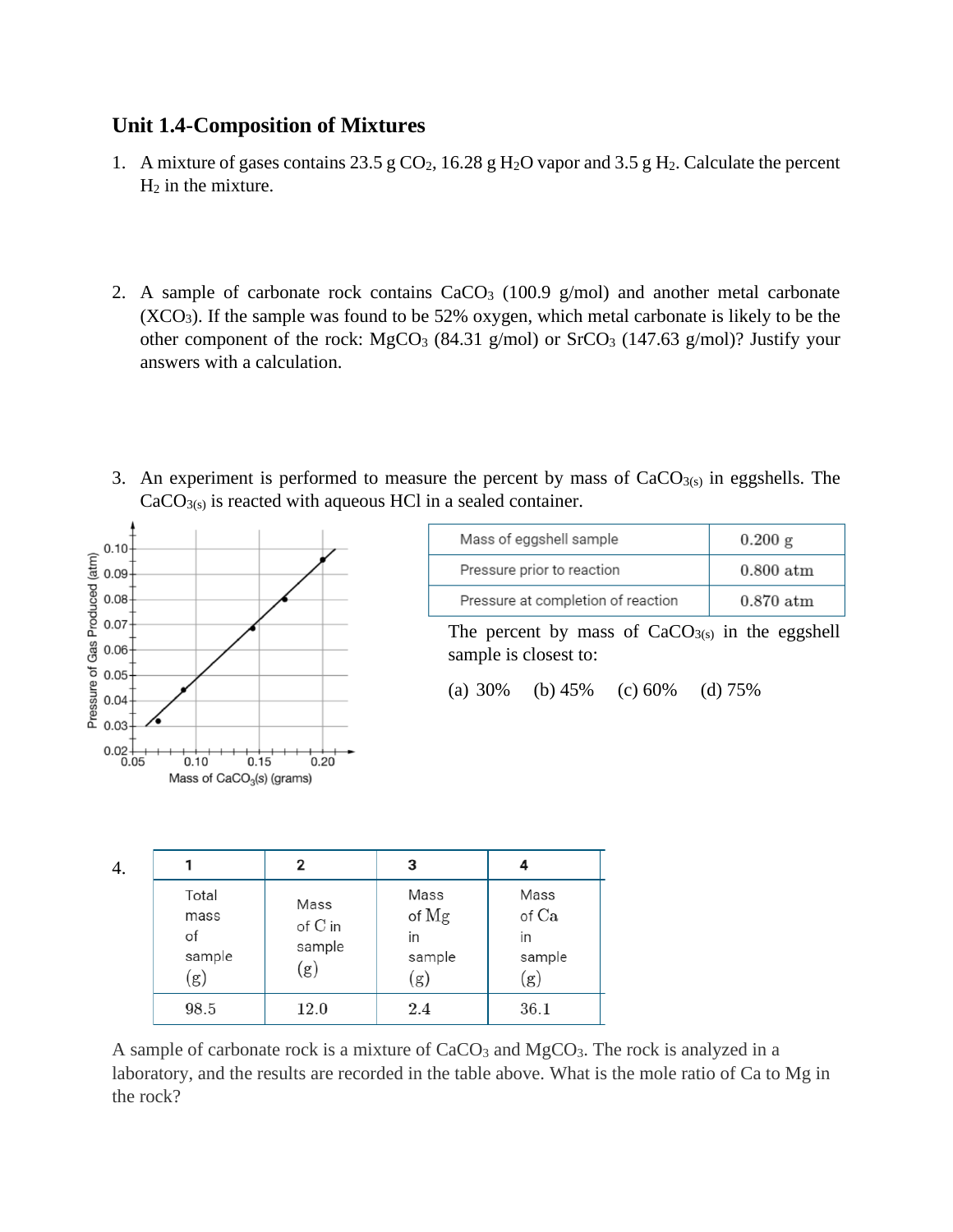#### **Unit 1.5-Atomic Particles & Electron Configuration**

Questions 1-3

(A)  $1s^22s^22p^63s^23p^64s^2$  (B)  $1s^22s^22p^63s^23p^4$ (C)  $1s^22s^22p^63s^23p^63d^{10}$ (D)  $1s^2 2s^2 2p^6 3s^2 3p^5$  (E)  $1s^2 2s^2 2p^6$ 

1. The electron configuration of a nitride  $(N^{-3})$  ion.

\_\_\_\_\_ 2. The electron configuration of an atom with two unpaired electrons.

 $\frac{1}{2}$  3. The electron configuration of a Zn<sup>+2</sup> ion.

\_\_\_\_\_ 4. Which of the following lists includes only species that are isoelectric (same electron configuration) with one another?

| I. $Ca^{+1}$ , $Na^{+1}$ , $Al^{+1}$ |  | II. $Ca^{+2}$ , Ar, $K^{+1}$ III. $S^{-2}$ , $Cl^{-1}$ , $P^{-3}$         |  |
|--------------------------------------|--|---------------------------------------------------------------------------|--|
|                                      |  | (A) I only (B) II only (C) III only (D) II and III only (E) I, II and III |  |

5. Give the electron configuration for the following atoms:

| a. Mg | b. Rb |
|-------|-------|
| c. I  | d. Ba |
| e. As | f. Kr |

6. Give the electron configuration for the following ions:

| a. $Mg^{+2}$ | $b. Rb^{+1}$ |
|--------------|--------------|
|--------------|--------------|

| c. $I^{-1}$ | d. $Sr^{+2}$ |
|-------------|--------------|
|             |              |

- 7. Draw the orbital notation (arrows) for the following elements:
	- a. I b. Ca
	- c. Ag d. As
- 8. Draw the electron dot diagram for:

| a. Mg | b. Se | d. Sr | e. C |  |
|-------|-------|-------|------|--|
|       |       |       |      |  |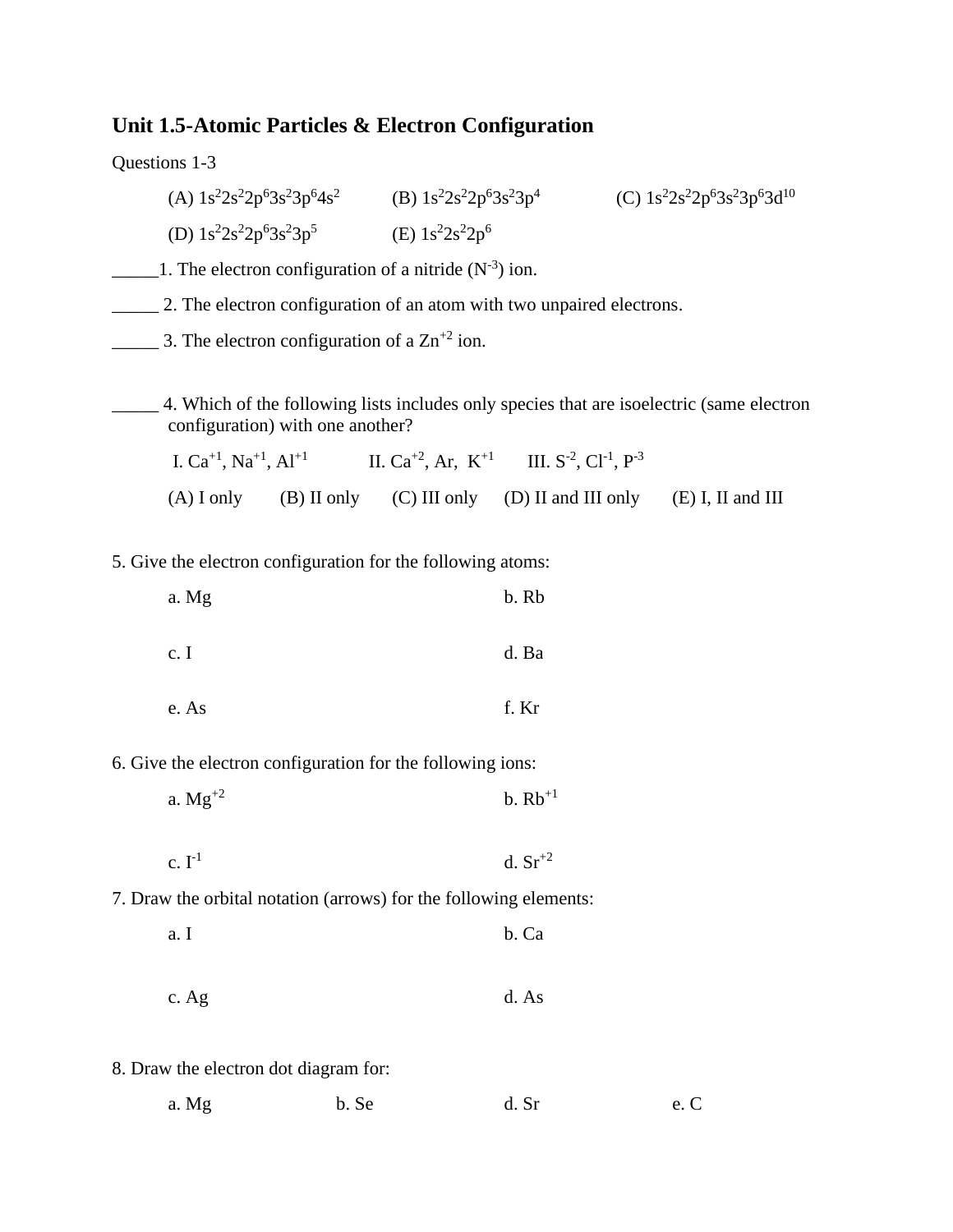### **Unit 1.6-PhotoElectron Spectra (PES) Graphs & electron configuration**

**<https://www.youtube.com/watch?v=gyKD6QULa0A>**



Answer the following questions about the PES graph above.

- 1. Electrons in which orbital require the most energy to remove?
- 2. Why are the peaks for 1s, 2s and 3s the same height?
- 3. Why is the 2p peak higher than the 2s peak in the graph?
- 4. Identify the element identified by the PES graph?
- 5. Identify the element represented in the PES graph below.



The PES graph of an element is given below. 6.



- Which labelled peak corresponds to the 1s electron and why?
- (a) Peak X, because 1s electrons are easier to remove from the atom.
- (b) Peak X, because 1s electrons have the strongest attractions to the nucleus.
- (c) Peak Y, because electrons in the 1s sublevel are the farthest from the nucleus.
- (d) Peak Y, because there are fewer electrons in an s sublevel than in a p sublevel.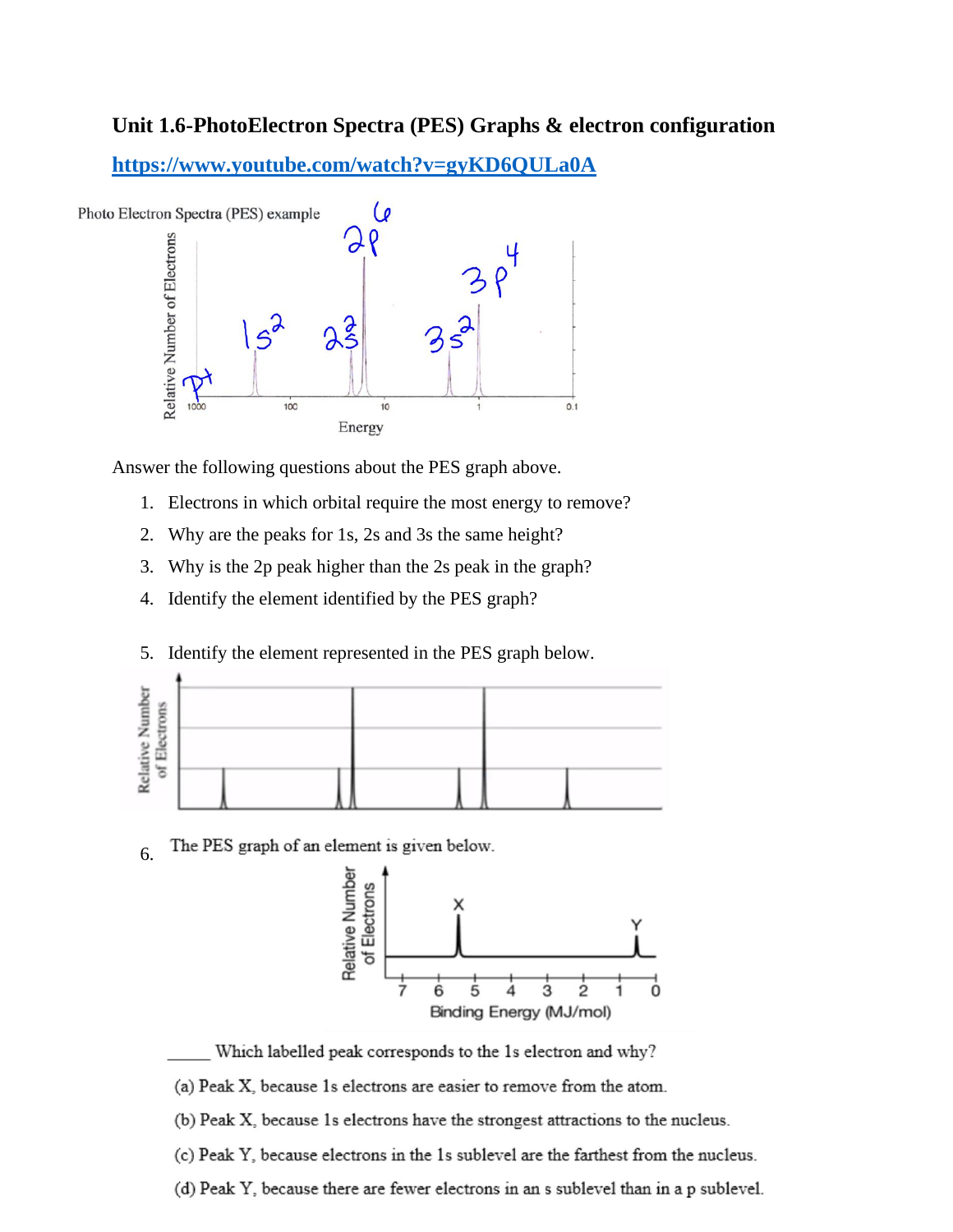# **Unit 1.7-Periodic Trends-Atomic Radius, Ionization Energy, Nuclear Charge & Electron Affinity**

## **<https://www.youtube.com/watch?v=hePb00CqvP0>**



1. Consider these elements: 2. Consider these elements:

- 
- 
- (c) highest ionization energy? (c) which are nonmetals?
- 
- 
- (f) which lose  $e^-$  to reach an octet?
- (g) which would form anions?
- (h) which would form cations?
- 
- (a) Group 1, period 4 (a) in Groups  $3-12$
- (b) Group 13, period 3 (b) in the "d" block
- (c) Group 16, period 3 (c) in Group 18
- 
- 5. Which is larger and why? Which is larger and why?

#### **Al Si P S Mg Ca Sr Ba**

- (a) which is the most metallic? (a) name given to this group of elements?
- (b) least metallic? (b) would ions be cations or anions?
	-
- (d) largest atomic radius? (d) list from small to large atom
- (e) which are nonmetals? (e) gain or lose electrons to form ion?
	- $(f)$  ion larger or smaller than atom?

- 3. Name the element found in: 4. Name the element group found:
	-
	-
	-
- (d) Group 2, period 6 (d) along the zig zag line
	- Ca vs K Ca vs  $Ca^{+2}$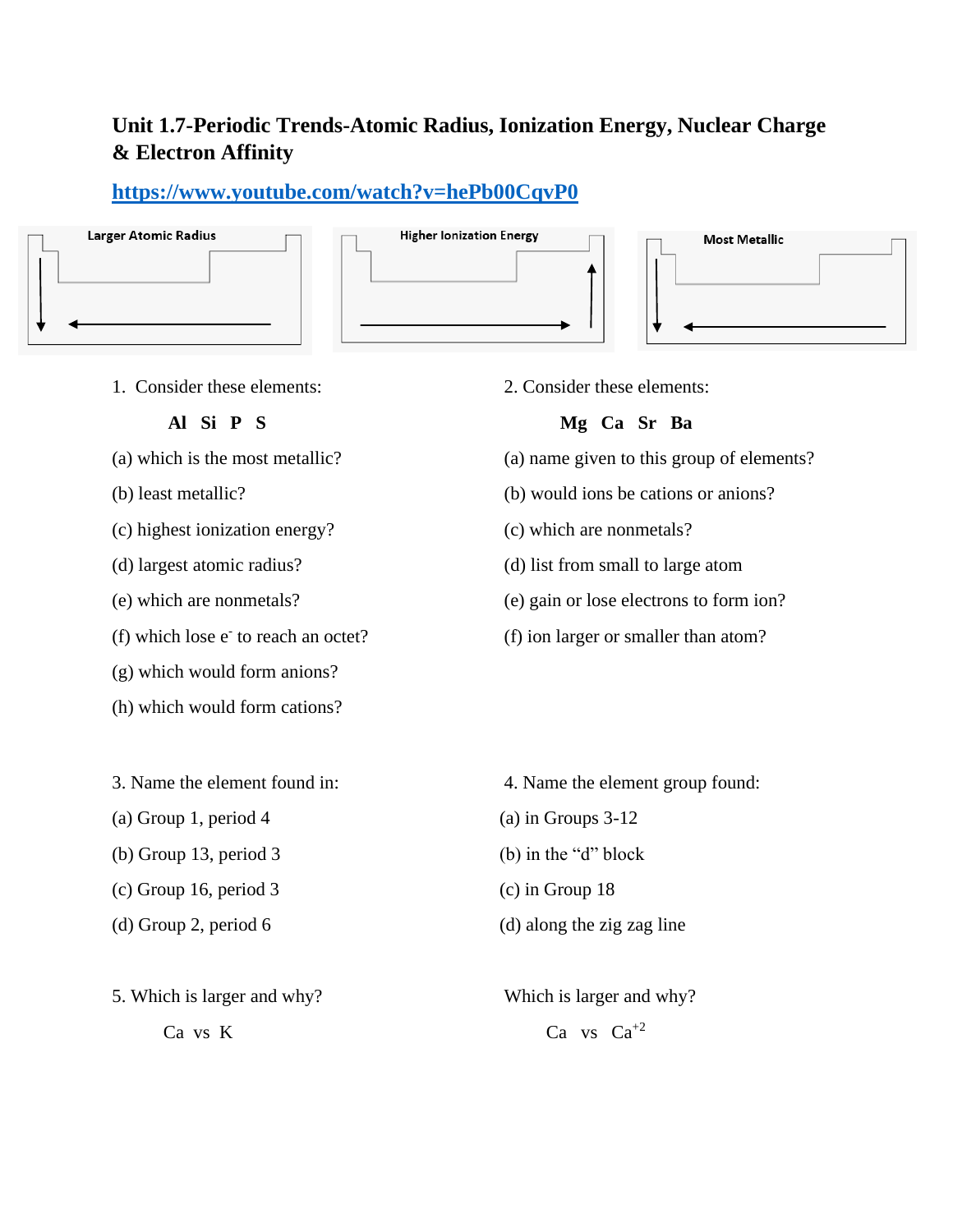# **Unit 1.8-Ions & Ionic Compounds**

|                                                       |                        | 1. Give the ion formula and charge for the following ions: |  |                  |                           |                |  |  |  |  |  |  |
|-------------------------------------------------------|------------------------|------------------------------------------------------------|--|------------------|---------------------------|----------------|--|--|--|--|--|--|
| $(a)$ Ba                                              | $(b)$ I                | $(c)$ Al                                                   |  | (d) N            | $(e)$ Fr                  | $(f)$ S        |  |  |  |  |  |  |
| $(g)$ chromium III                                    |                        | (h) tin IV (i) $Zn$                                        |  |                  | $(j)$ Ag                  | $(k)$ iron III |  |  |  |  |  |  |
| (l) ammonium                                          |                        | (m) sulfite                                                |  | (n) carbonate    |                           | (o) dichromate |  |  |  |  |  |  |
| 2. Give the formula for the compounds formed between: |                        |                                                            |  |                  |                           |                |  |  |  |  |  |  |
|                                                       | a. Ba and O            |                                                            |  |                  | b. K and $SO_3$           |                |  |  |  |  |  |  |
|                                                       | c. $Cr^{+3}$ and O     |                                                            |  | d. Zn and $ClO3$ |                           |                |  |  |  |  |  |  |
|                                                       | 3. Name the following: |                                                            |  |                  |                           |                |  |  |  |  |  |  |
|                                                       | a. AlCl <sub>3</sub>   |                                                            |  |                  | b. $Na2CO3$               |                |  |  |  |  |  |  |
|                                                       | c. CuO                 |                                                            |  |                  | d. $KMnO4$                |                |  |  |  |  |  |  |
|                                                       |                        | 4. Give the correct formula for the following compounds:   |  |                  |                           |                |  |  |  |  |  |  |
|                                                       | a. potassium iodide    |                                                            |  |                  | b. iron II sulfide        |                |  |  |  |  |  |  |
|                                                       | c. ammonium phosphate  |                                                            |  |                  | d. chromium III hydroxide |                |  |  |  |  |  |  |
|                                                       | a. Cl $^{-1}$          | 5. Give the short electron configuration for:              |  |                  | b. $Ba^{+2}$              |                |  |  |  |  |  |  |
|                                                       | c. Se $^{-2}$          |                                                            |  |                  | $d. N^{-3}$               |                |  |  |  |  |  |  |
|                                                       | e. $Fe^{+2}$           |                                                            |  |                  | f. $Cu+1$                 |                |  |  |  |  |  |  |
|                                                       | g. $Sr^{+2}$           |                                                            |  |                  | h. S $^{-2}$              |                |  |  |  |  |  |  |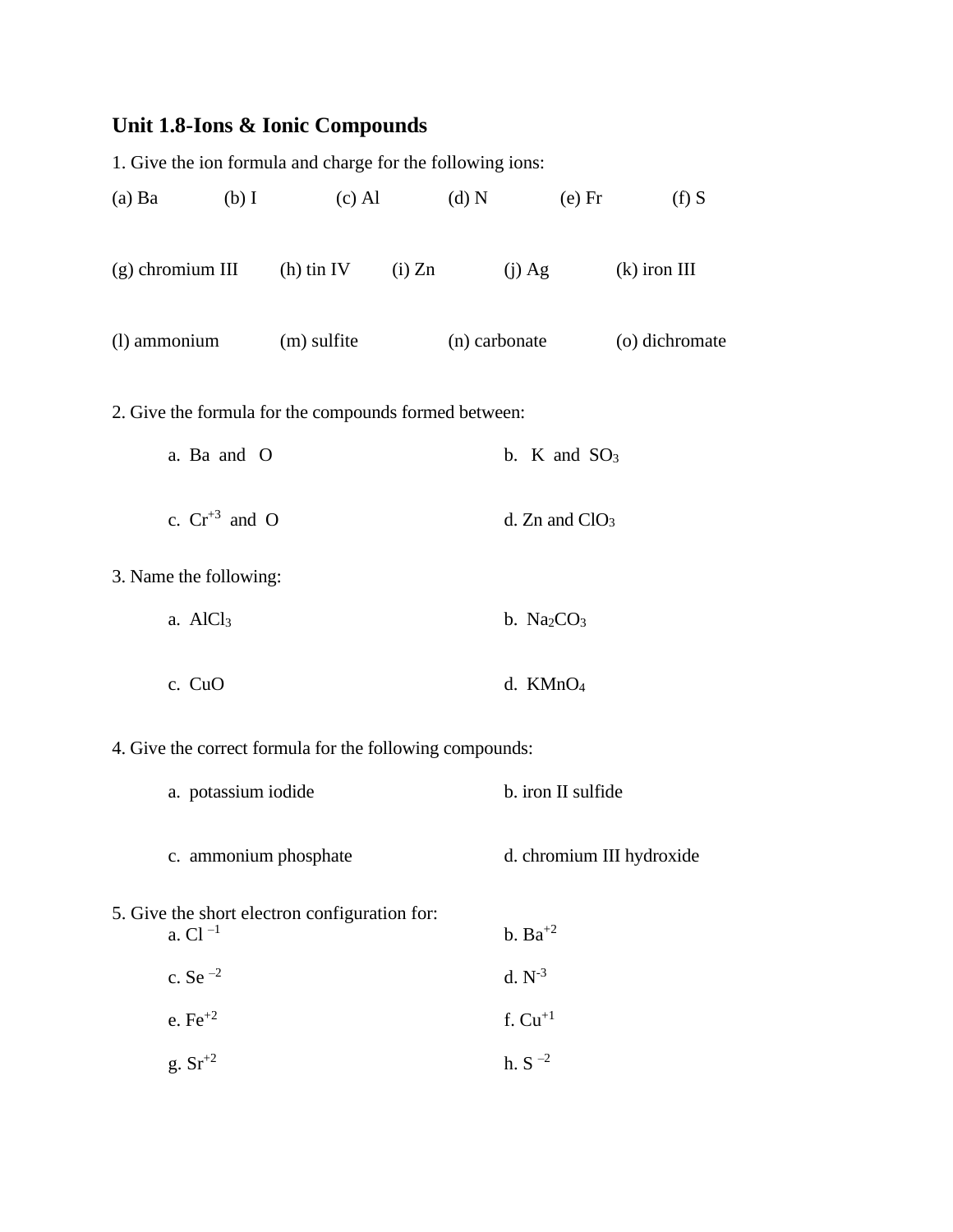|               |                           |                  |        |              |                  |  | Ę                       | $^{22}$          | 132.91 | ွာ                      | SS                       | 85.47  | g                 | 37                 | 39.10              | ⊼              | 5                        | 22.99 | Na                | Ξ              | 6.94  | Ξ. |                          | 1.008          | Ξ  |   |                               |
|---------------|---------------------------|------------------|--------|--------------|------------------|--|-------------------------|------------------|--------|-------------------------|--------------------------|--------|-------------------|--------------------|--------------------|----------------|--------------------------|-------|-------------------|----------------|-------|----|--------------------------|----------------|----|---|-------------------------------|
|               | <b>†Actinoids</b>         |                  |        | *Lanthanoids |                  |  | Ra                      | 88               | 137.33 | $\mathbf{B3}$           | 99                       | 87.62  | Şr                | 38                 | 40.08              | ្ផ             | 20                       | 24.30 | $\mathbf{a}$      | 12             | 10'6  | Be | $\overline{\phantom{a}}$ | Z              |    |   |                               |
|               |                           |                  |        |              |                  |  | 89-103                  |                  | ş.     | 57-71                   |                          | 16'88  | ≺                 | 39                 | 44.96              | Sc             | $\overline{z}$           | 3     |                   |                |       |    |                          |                |    |   |                               |
|               | $\blacktriangle$          | 68               | 138.91 | 73           | 57               |  | ¥                       | 104              | 178.49 | Ę                       | 77                       | 91.22  | Ņ                 | $\ddot{\bm{z}}$    | 47.87              | ∃              | 22                       | 4     |                   |                |       |    |                          |                |    |   |                               |
| 232.04        | Ę                         | 8 <sup>o</sup>   | 140.12 | Ce           | 58               |  | ₿Ď                      | 105              | 180.95 | $\mathbf{r}_\mathbf{a}$ | P,                       | 92.91  | ¥                 | $\overline{41}$    | 50.94              | ≺              | 23                       | S     |                   |                |       |    |                          |                |    |   |                               |
| 231.04 238.03 | $\mathbf{P}_{\mathbf{a}}$ | $\overline{5}$   | 140.91 | Ę            | SS               |  | Sg                      | <b>106</b>       | 183.84 | ⋞                       | 74                       | 95.95  | Šб                | 42                 | 52.00              | ្              | 24                       | 9     |                   |                |       |    |                          |                |    |   |                               |
|               | $\blacksquare$            | 82               | 144.24 | K            | $\mathbf{S}$     |  | 폏                       | 101              | 186.21 | Re                      | 75                       |        | ಸ                 | $\ddot{3}$         | 54.94              | Š              | 25                       | ر     |                   |                |       |    |                          |                |    |   | PERIODIC TABLE OF THE ELEMENT |
|               | 공                         | 93               |        | Fm           | $\overline{6}$   |  | $\overline{\textbf{H}}$ | 108              | 190.23 | $\mathbf{S}$            | $\overline{9}$           | 101.07 | N                 | #                  | 55.85              | ಸ              | 26                       | 8     |                   |                |       |    |                          |                |    |   |                               |
|               | F                         | $\frac{6}{5}$    | 150.36 | Sm           | S2               |  | Μt                      | <b>601</b>       | 192.22 | ₹                       | 77                       | 102.91 | ¥                 | 45                 | 58.93              | $\mathbf{C}$   | 27                       | 9     |                   |                |       |    |                          |                |    |   |                               |
|               | Åш                        | $\overline{56}$  | 151.97 | ē            | ස                |  | $\overline{\mathbf{S}}$ | $\overline{110}$ | 195.08 | k                       | $\overline{8}$           | 106.42 | Z                 | 46                 | 58.69              | Z,             | 28                       | ៑     |                   |                |       |    |                          |                |    |   |                               |
|               | ဌူ                        | 96               | 157.25 | ဥ            | $\mathfrak{p}_4$ |  | <b>Rg</b>               | Ξ                | 196.97 | NU                      | $\overline{6}$           | 107.87 | $\lambda_{\rm B}$ | 47                 | 63.55              | $\mathbf{C}$   | 29                       |       |                   |                |       |    |                          |                |    |   |                               |
|               | Bk                        | 97               | 158.93 | 급            | $\mathbf{S}$     |  | $\Omega$                | 112              | 200.59 | Hg                      | 80                       | 112.41 | Q                 | 48                 | 65.38              | ¥              | $\tilde{e}$              | 12    |                   |                |       |    |                          |                |    |   |                               |
|               | B                         | 86               | 162.50 | $\mathbf{N}$ | 99               |  | ¥                       | $\overline{113}$ | 204.38 | Ξ                       | $\overline{8}$           | 114.82 | 5                 |                    | $\frac{69.72}{49}$ | $\mathbb{G}^a$ | $\overline{\mathbf{31}}$ | 26.98 | ≥                 | 5              | 10.81 | E  | U)                       | 13             |    |   |                               |
|               | $\mathbf{S}$              | 66               | 164.93 | $\mathbb{H}$ | $\mathcal{L}$    |  | Ξ                       | $\overline{114}$ | 207.2  | ट                       | $\overline{c}$           | 118.71 | Šπ                |                    | $\frac{72.63}{50}$ | Ge             | 32                       | 28.09 | S.                | $\overline{4}$ | 12.01 |    |                          | $\overline{4}$ |    |   | ಹ                             |
|               | Ē                         | $\overline{001}$ | 167.26 | ş            | 89               |  | Мc                      | 115              | 208.98 | 모                       | $\mathbf{3}$             | 121.76 | Şθ                | $\frac{74.92}{51}$ |                    | $\Delta S$     | 33                       | 30.97 | ᠊ᢦ                | 5              | 14.01 | Z  |                          | 51             |    |   |                               |
|               | Мd                        | $\overline{101}$ | 168.93 | ₹            | 69               |  | Σ                       | $\overline{116}$ |        | $\mathbf{F_0}$          | $\frac{8}{4}$            | 127.60 | Te                | 52                 | 78.97              | Se             | 34                       | 32.06 | S                 | $\overline{9}$ | 16.00 | 0  | ∞                        | 5              |    |   |                               |
|               | Σo                        | 102              | 173.05 | ¥            | $\geq$           |  | 51                      | 117              |        | ₹                       | $\overline{\mathcal{S}}$ | 126.90 |                   | 53                 | 79.90              | Ę              | ςç                       | 35.45 | $\mathbf{\Omega}$ | 17             | 19.00 | E  | ৩                        | 17             |    |   |                               |
|               | Ę                         | 103              | 174.97 | E            | $\overline{1}$   |  | $\mathbf{e}$            | 118              |        | Š                       | 98                       | 131.29 | Xe                |                    | $\frac{83.80}{54}$ | Ķ              | 36                       | 39.95 | Ş                 | $\overline{8}$ | 20.18 | Ne | $\overline{\bullet}$     | 4.00           | He | N | $\overline{\infty}$           |
|               |                           |                  |        |              |                  |  |                         |                  |        |                         |                          |        |                   |                    |                    |                |                          |       |                   |                |       |    |                          |                |    |   |                               |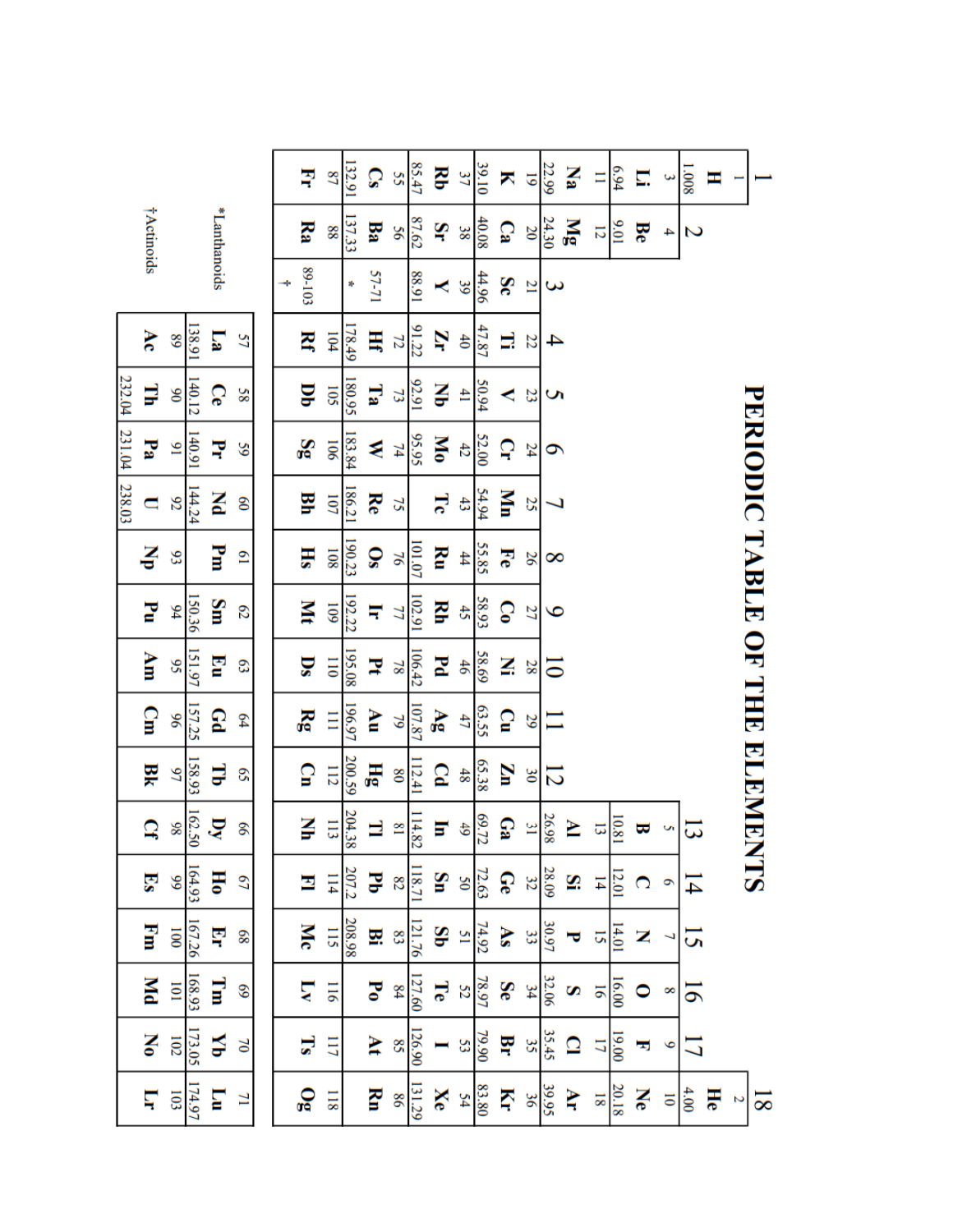#### AP<sup>®</sup> CHEMISTRY EQUATIONS AND CONSTANTS

Throughout the exam the following symbols have the definitions specified unless otherwise noted.

 $mm Hg = millimeters of mercury$  $L, mL =$  liter(s), milliliter(s) joule(s), kilojoule(s) g  $=$  gram(s) J, kJ  $=$  $=$  nanometer(s)  $volt(s)$ nm v  $=$ atmosphere(s)  $mole(s)$ atm mol  $=$  $=$ **ATOMIC STRUCTURE**  $E =$  energy  $E = h \nu$  $v = \text{frequency}$  $c = \lambda v$  $\lambda$  = wavelength Planck's constant,  $h = 6.626 \times 10^{-34}$  J s Speed of light,  $c = 2.998 \times 10^8 \text{ m s}^{-1}$ Avogadro's number =  $6.022 \times 10^{23}$  mol<sup>-1</sup> Electron charge,  $e = -1.602 \times 10^{-19}$  coulomb **EOUILIBRIUM**  $K_c = \frac{[C]^c [D]^d}{[A]^c [B]^b}$ , where  $aA + bB \rightleftarrows cC + dD$ **Equilibrium Constants**  $K_c$ . (molar concentrations)  $K_p = \frac{(P_{\rm C})^c (P_{\rm D})^d}{(P_{\rm a})^a (P_{\rm B})^b}$  $K_p$  (gas pressures)  $K_a$  (weak acid)  $K<sub>b</sub>$  (weak base)  $K_a = \frac{[H^+][A^-]}{[HA]}$  $K_w$  (water)  $K_b = \frac{[OH^-][HB^+]}{[B]}$  $K_w = [H^+][OH^-] = 1.0 \times 10^{-14}$  at 25°C  $= K_a \times K_b$  $pH = -log[H^+]$ ,  $pOH = -log[OH^-]$  $14 = pH + pOH$  $pH = pK_a + log \frac{[A^-]}{[HA]}$  $pK_a = -\log K_a$ ,  $pK_b = -\log K_b$ **KINETICS**  $[A]_1 - [A]_0 = -kt$  $k =$ rate constant  $t =$ time  $\ln[A]_t - \ln[A]_0 = -kt$  $t_{1/2}$  = half-life  $\frac{1}{[A]_i} - \frac{1}{[A]_0} = kt$  $t_{1/2} = \frac{0.693}{k}$